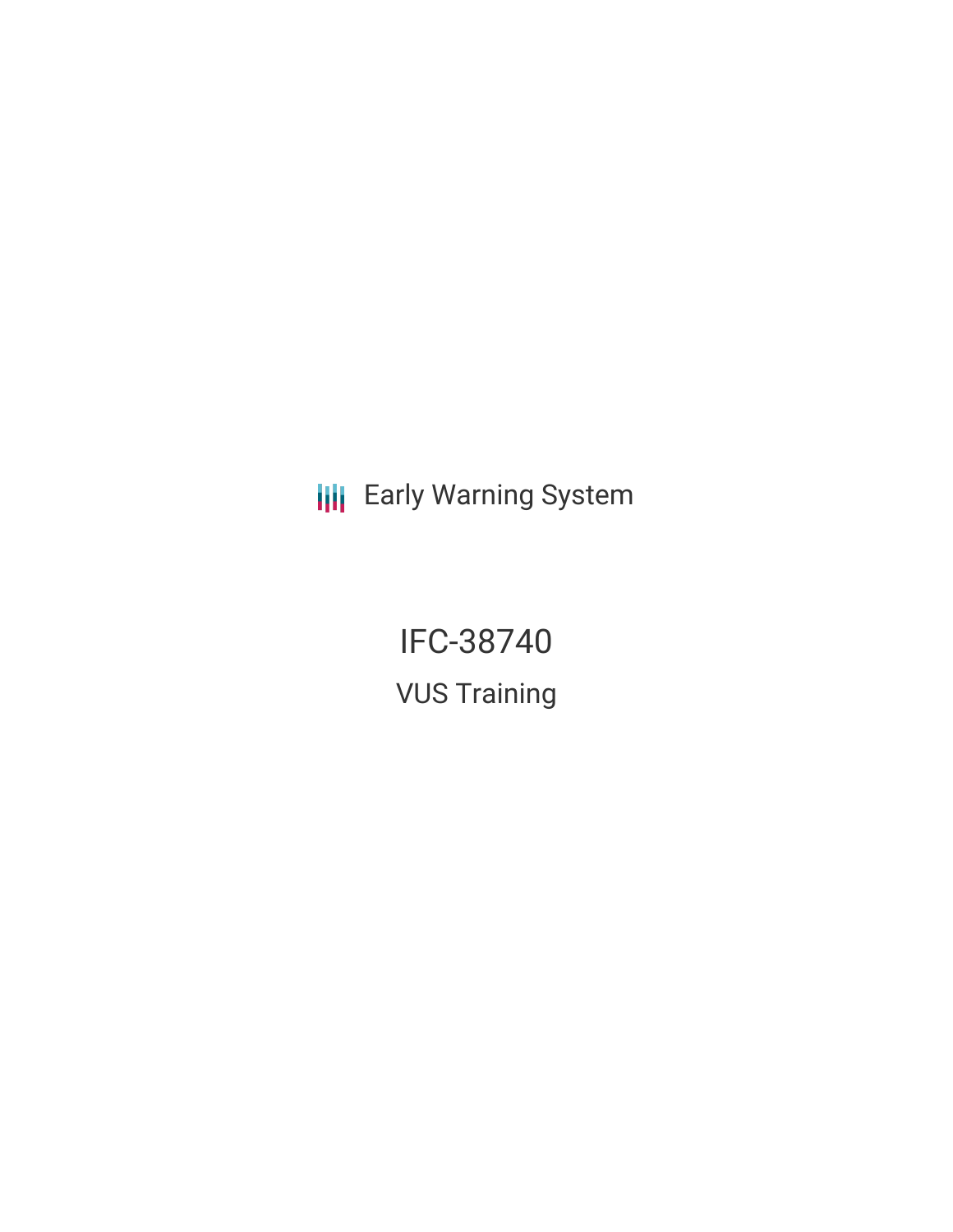## **Quick Facts**

| <b>Countries</b>               | <b>Vietnam</b>                          |
|--------------------------------|-----------------------------------------|
| <b>Specific Location</b>       | Ho Chi Minh City                        |
| <b>Financial Institutions</b>  | International Finance Corporation (IFC) |
| <b>Status</b>                  | Active                                  |
| <b>Bank Risk Rating</b>        | B                                       |
| <b>Voting Date</b>             | 2016-09-01                              |
| <b>Borrower</b>                | <b>EAGLE HOLDINGS PTE LTD</b>           |
| <b>Sectors</b>                 | Construction, Education and Health      |
| <b>Investment Type(s)</b>      | Equity                                  |
| <b>Investment Amount (USD)</b> | $$10.00$ million                        |
| <b>Project Cost (USD)</b>      | $$10.00$ million                        |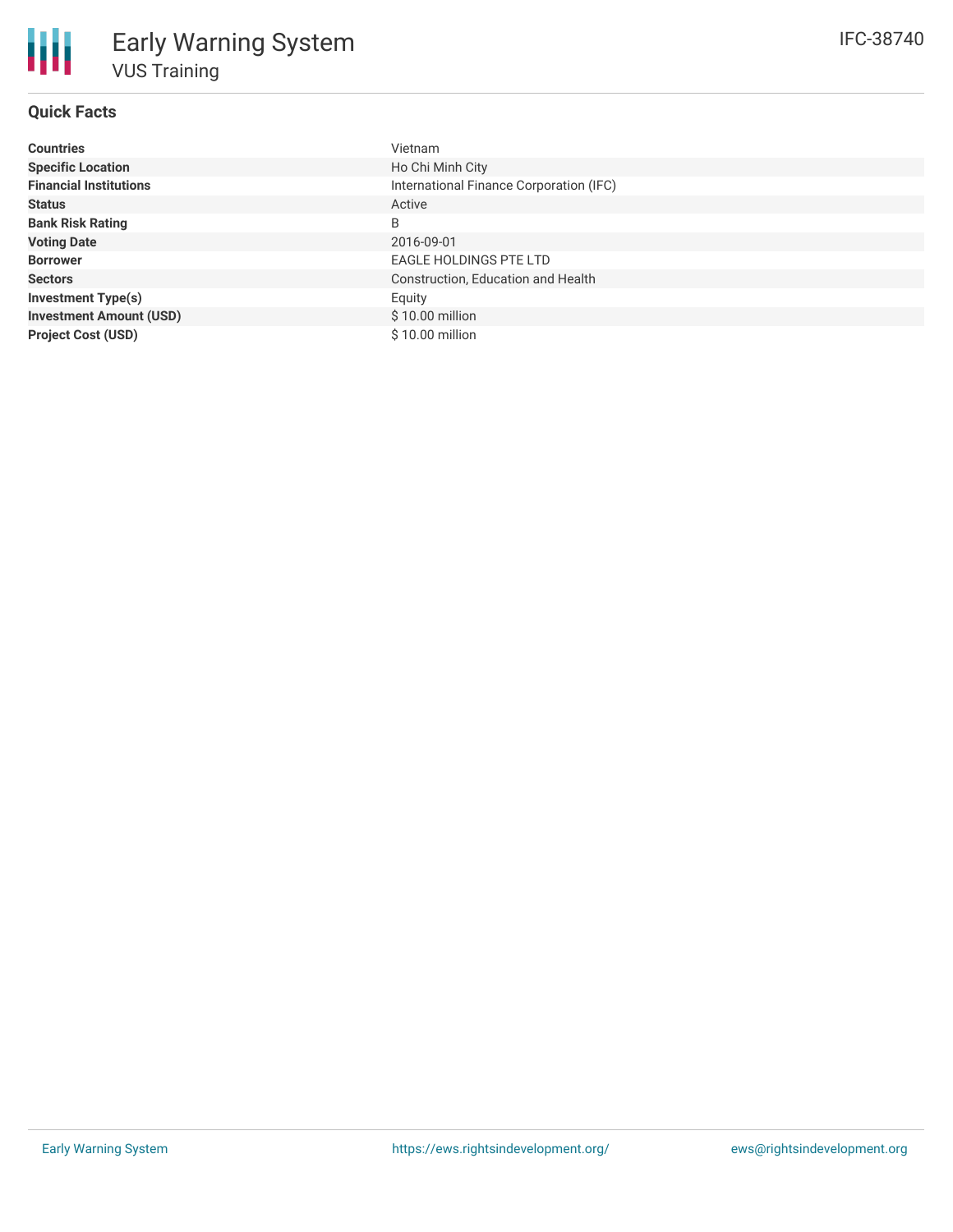# **Project Description**

Vietnam US Society English International Joint Stock Company ("VUS" or "the company") currently operates 15 training centers in Ho Chi Minh City, Vietnam serving about 38,000 students. The company offers English language training programs for each category of students including juniors, teens and adults as well as other premium and supplementary programs (http://www.vus.edu.vn/).VUS typically rents rooms/ buildings in commercial and residential areas for purposes of training centers and the company doesn't plan any construction of new buildings. Usually, prior to commencement of new centers operation the company refurbishes rented space so as to equip for training purposes.

The company intends to continue expanding its operations in Vietnam ("the project"). The project shall encompass both optimization of programs and expansion of the company's physical presence.IFC is considering a co-investment, with Aureos South-East Asia Fund II L.P. ("ASEAF II" or "the Fund"), an existing IFC investee fund (#29952, disclosed in November 2011) managed by The Abraaj Group ("Abraaj"). In the transaction, ASEAF II and co-investors (including IFC) will jointly invest in the project through a special purpose vehicle which is being set up and will be managed and controlled by Abraaj.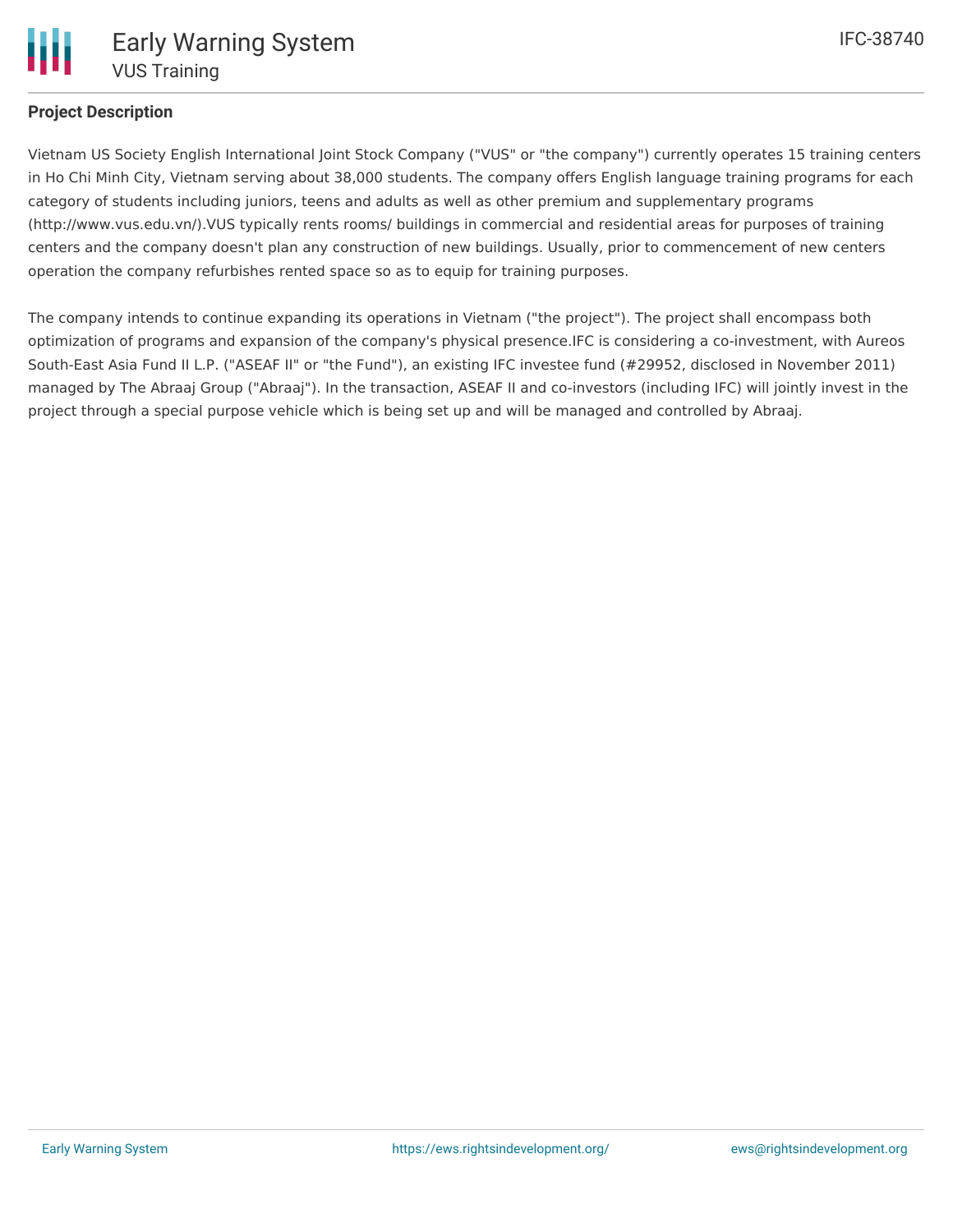### **Investment Description**

• International Finance Corporation (IFC)

VUS is a Vietnam registered private company. Mr Pham Tan Nghia is the founder and majority shareholder of VUS. Postacquisition, the BidCo will hold a significant stake in VUS and the remaining shares held by Mr Pham Tan Nghia.

ASEAF II, an Ontario limited partnership, is a 10-year closed end Private Equity fund managed by Abraaj. Founded in 2002 by Mr. Arif Naqvi, Abraaj is now a leading fund manager operating in the emerging markets of Asia, Africa, Latin America and the Middle East.